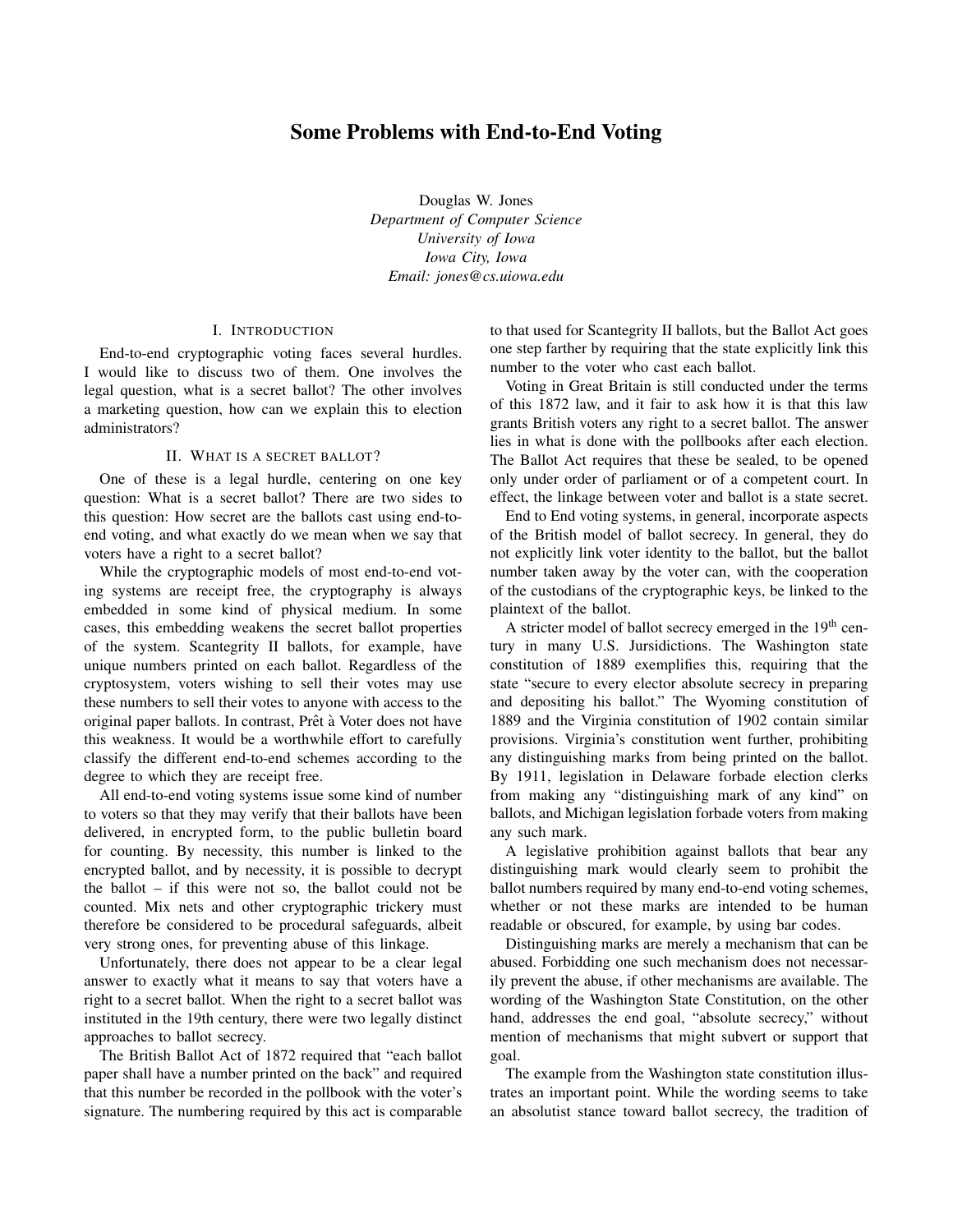interpretation of that wording is what matters. Washington has moved in recent decades toward universal use of postal voting. It is very difficult to interpret postal voting as a technology that secures "to every elector absolute secrecy," since a voter may easily permit someone to examine how they vote while filling out a postal ballot at home.

What has happened in Washigton is that the wording of the state constitution has been interpreted as granting each voter the right to vote in secret, and voters are free to waive their rights. When the secret ballot was instituted in the 19<sup>th</sup> century, it was generally understood that one aspect of the secret ballot was that it deterred dishonest voters from selling their votes. This aspect of the secret ballot appears to have been lost in the move to interpreting secrecy narrowly as a right.

International law also has something to say about what is and is not a secret ballot. The Charter of Paris for a New Europe was signed in 1990 by all of the member states of the Conference on Security and Cooperation in Europe, including the US and the USSR. Annex I requires that the participating states  $(7.1)$  ensure that votes are cast by secret ballot or by equivalent free voting procedure, and that they are counted and reported honestly with the official results made public." The phrase "or equivalent free voting procedure" serves as an effective definition of what is intended by the phrase "secret ballot." In effect, this rules out interpretations of ballot secrecy that permit voters to be subject to coersion.

The Office for Democratic Institutions and Human Rights of the Organization for Security and Cooperation in Europe released a discussion paper in 2008 entitled In Preparation of Guidelines for the Observation of Electronic Voting. This paper discusses, at some length, the interpretation of Annex I of the Charter of Paris, in the context of electronic voting. Clearly, a discussion paper is not the binding final interpretation of the law, but the arguments in this paper reflect careful thought and the results of considerable experience observing the use of electronic voting in many of the OSCE member states.

I suspect that end-to-end cryptographic voting methods will face significant legal challenges in many states. The fundamental problem is not that these new voting methods are more or less secure than existing methods, but they are different, and they involve mechanisms, notably various cryptographic schemes, that are both hard to understand and not anticipated in current secret ballot law.

Unfortunately, I think these challenges lead to significant risks. It would be very easy to set some very bad precedents that muddy the already murky answers we get when we ask exactly what is required by the right to a secret ballot.

It would be very helpful if we could involve lawyers in an effort to draft a model statement of what we want from the right to a secret ballot that could serve as the basis for new legislation. The work already done on interpreting the Charter of Paris may provide useful guidance, in this effort.

## III. TRANSPARENCY

I participated in the 2006 election assessment mission to the Netherlands, sponsored by the Office for Democratic Institutions and Human Rights of the Organization for Security and Cooperation in Europe. One voting system tested in the election we observed was the Rijnland Internet Election System, used by about 20,000 expatriate voters in the 2006 Dutch parliamentary elections.

RIES is a publicly verifiable end-to-end cryptographic voting system allowing remote voting over the Internet, designed specifically as an alternative to postal voting. It incorporates a public bulletin board where voters can inspect all of the encrypted ballots that have been cast, and at the close of the polls, the bulletin board is decrypted and the votes counted.

RIES is not receipt free. It was designed to have secretballot properties comparable to postal voting. If a voter discloses an encrypted ballot before the public decryption, that can serve as a receipt. However, the issues that concern me lie in areas where this shortcoming is not important.

In practice, an election cycle using RIES begins with the preparation of envelopes each containing one pseudorandom authorization to vote. These printed in pseudorandom order on self-carbon security envelopes, like bank statements, so that nobody can see what is printed inside. These envelopes are then distributed to voters on a first-come first-served basis, so that nobody (in theory) knows which voter gets which authorization code.

The problem is, how do you guarantee that the set of authorization codes has been destroyed? Proving that the seeds for the pseudo-random sequence have not been retained somewhere is difficult under the best of circumstances. The developers of RIES suggested inviting observers to the process followed by public destruction of the entire computer system used to generate this file as the best solution.

The government opted to do the printing in a secure facility behind locked doors without observers. This move would give a corrupt government intent on running a sham election all the opportunity it needed to engage in a wide range of fraud.

We are going to face this kind of mistake routinely with voting systems based on cryptography. The "security instincts" of computer system administrators will push for closed doors and exclusion of observers again and again when the actual security requirement is transparency. They will want to enforce backup policies for data that must not be duplicated.

This illustrates a second problem. With classical paperbased elections, the primary security critical activities occur on election day, in polling places and immediately after the polls close. This period is one where it is fairly straightforward to mobilize large numbers of observers – it is common,